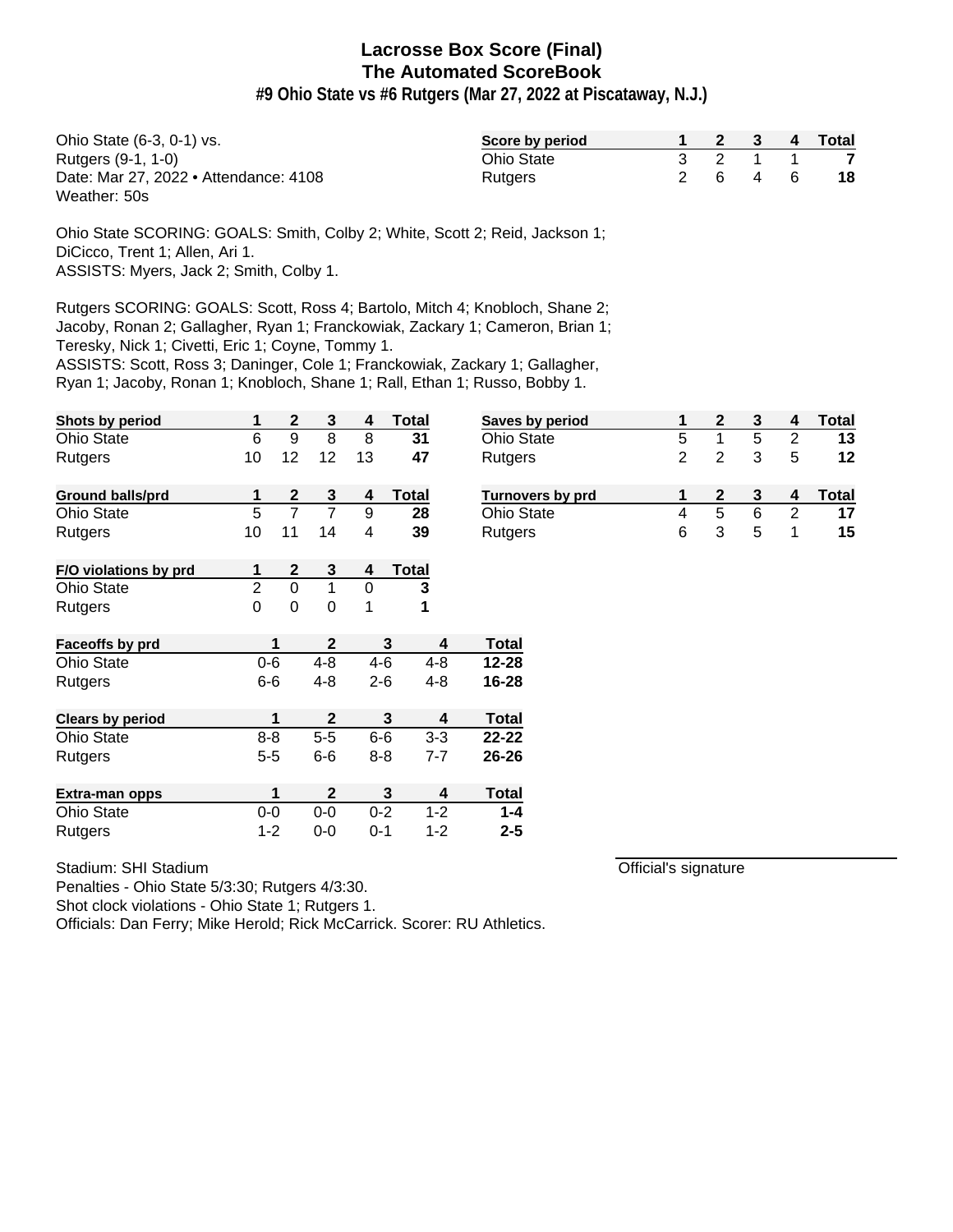**#9 Ohio State vs #6 Rutgers (Mar 27, 2022 at Piscataway, N.J.)**

| <b>Rutgers</b> |                |                                      |                              |                              |                          |                |                          |                              |                          |                              |                          |            |
|----------------|----------------|--------------------------------------|------------------------------|------------------------------|--------------------------|----------------|--------------------------|------------------------------|--------------------------|------------------------------|--------------------------|------------|
| <b>Pos</b>     | ##             | <b>Player</b>                        | G                            | A                            | Pts                      |                | Sh SOG                   | <b>GB</b>                    | Face                     | TO                           | <b>CT</b>                | Pens       |
| a              | 4              | Bartolo, Mitch                       | 4                            | ÷,                           | 4                        | 9              | $\overline{7}$           | $\overline{2}$               |                          | 1                            | 1                        |            |
| a              | 5              | Scott, Ross                          | 4                            | 3                            | 7                        | 8              | 5                        | 5                            |                          | 6                            | 1                        |            |
| m              | 8              | Jacoby, Ronan                        | $\overline{2}$               | 1                            | 3                        | 4              | 3                        | $\overline{\phantom{a}}$     |                          | $\blacksquare$               |                          |            |
| a              | 11             | Cameron, Brian                       | 1                            | $\frac{1}{2}$                | 1                        | 5              | $\overline{2}$           | $\qquad \qquad \blacksquare$ |                          | $\overline{\phantom{a}}$     | $\overline{\phantom{a}}$ | $1 - 1:00$ |
| m              | 27             | Knobloch, Shane                      | $\overline{2}$               | 1                            | 3                        | 4              | $\overline{2}$           | 1                            |                          | 1                            | ä,                       |            |
| m              | 34             | Gallagher, Ryan                      | $\overline{1}$               | $\overline{1}$               | $\overline{2}$           | $\overline{2}$ | $\overline{2}$           | 1                            |                          | $\overline{2}$               | $\frac{1}{2}$            |            |
| d              | 81             | Jean-Felix, Jaryd                    | $\overline{\phantom{a}}$     | $\overline{\phantom{a}}$     | $\blacksquare$           | ä,             | $\overline{\phantom{0}}$ | $\blacksquare$               | $\overline{a}$           | $\overline{\phantom{a}}$     | 1                        | $1 - 1:00$ |
| d              | 88             | Russo, Bobby                         |                              | 1                            | 1                        |                | $\overline{\phantom{0}}$ | 1                            |                          | $\qquad \qquad \blacksquare$ | $\overline{1}$           |            |
| d              | 90             | Boswell, Bryant                      | ٠                            | ÷,                           | ۰                        | ÷,             | ÷,                       | 3                            |                          | 1                            | $\overline{2}$           |            |
| gk             | 23             | Kirst, Colin                         | -                            |                              | -                        |                | $\overline{\phantom{0}}$ | $\overline{2}$               | $\overline{\phantom{a}}$ | $\qquad \qquad \blacksquare$ |                          |            |
|                |                | -- Substitutes --                    |                              |                              |                          |                |                          |                              |                          |                              |                          |            |
|                | $\overline{2}$ | Daninger, Cole                       | $\overline{a}$               | 1                            | 1                        | 1              | $\overline{a}$           | 3                            |                          | $\overline{a}$               | 1                        |            |
|                | 3              | Stephan, Sam                         | $\overline{\phantom{a}}$     |                              | ÷                        | 1              | $\overline{a}$           | 1                            | $1 - 2$                  |                              |                          |            |
|                | 6              | Coyne, Tommy                         | 1                            | $\qquad \qquad \blacksquare$ | 1                        | $\overline{1}$ | 1                        | $\overline{2}$               |                          | ٠                            | -                        |            |
|                | 7              | Peters, Logan                        | $\blacksquare$               | ÷,                           | L,                       | ä,             | L,                       | ä,                           |                          | $\blacksquare$               | ä,                       |            |
|                | 12             | Teresky, Nick                        | 1                            | $\overline{\phantom{a}}$     | 1                        | $\overline{2}$ | $\overline{2}$           | 1                            |                          | $\mathbf{1}$                 | $\overline{\phantom{a}}$ |            |
|                | 13             | Stahanczyk, Jack                     | ۰                            | ÷,                           | $\overline{a}$           | ÷,             | L,                       |                              |                          | $\overline{\phantom{a}}$     |                          |            |
|                | 14             | Sanguinetti, Michael                 | $\overline{\phantom{a}}$     |                              | ÷,                       | $\overline{2}$ | 1                        | 1                            |                          | $\overline{a}$               |                          |            |
|                | 18             | Henig, Erik                          | $\overline{\phantom{a}}$     | ۰                            | ۰                        | ä,             | ÷                        | ÷,                           |                          | $\overline{\phantom{a}}$     | ÷,                       |            |
|                | 22             | Civetti, Eric                        | 1                            | $\qquad \qquad \blacksquare$ | 1                        | $\overline{2}$ | $\overline{2}$           | $\overline{\phantom{a}}$     |                          | -                            | $\overline{\phantom{a}}$ |            |
|                | 26             | Franckowiak, Zackary                 | 1                            | 1                            | $\overline{2}$           | 1              | 1                        | 3                            |                          | $\overline{\phantom{0}}$     | $\overline{2}$           |            |
|                | 29             | Rall, Ethan                          | $\overline{\phantom{a}}$     | 1                            | 1                        | $\overline{a}$ | $\overline{a}$           | 3                            |                          | $\overline{\phantom{a}}$     | 1                        | $1 - 1:00$ |
|                | 31             | Ringer, James                        | ÷,                           |                              | ÷,                       |                | ÷                        |                              |                          | $\overline{\phantom{a}}$     |                          |            |
|                | 32             | Reynolds, Remington                  | $\qquad \qquad \blacksquare$ |                              | $\overline{a}$           | 1              | 1                        | $\overline{2}$               |                          | $\qquad \qquad \blacksquare$ | $\overline{\phantom{a}}$ |            |
|                | 33             | Aimone, Jack                         | ۰                            |                              | $\overline{a}$           | 1              | 1                        | $\mathbf{1}$                 |                          | ۳                            |                          |            |
|                | 36             | Russo, Stephen                       | $\qquad \qquad \blacksquare$ | ۰                            | $\overline{\phantom{0}}$ | $\overline{a}$ | $\overline{a}$           | 1                            | $\overline{\phantom{0}}$ | $\overline{\phantom{a}}$     | $\overline{a}$           |            |
|                | 44             | Kamish, Brennan                      | ÷,                           |                              | ÷                        | $\overline{2}$ | 1                        | $\overline{2}$               |                          | 1                            | ÷,                       | $1 - 0.30$ |
|                | 91             | Dugenio, Jonathan                    |                              |                              | $\overline{a}$           | 1              | $\overline{a}$           | $\overline{\mathbf{4}}$      | 15-26                    |                              |                          |            |
|                |                | <b>Totals</b>                        | 18                           | 10                           | 28                       | 47             | 31                       | 39                           | 16-28                    | 15                           | 10                       | 4-3:30     |
|                |                |                                      |                              |                              |                          |                |                          |                              |                          |                              |                          |            |
| ##             |                | <b>Goalkeepers</b><br><b>Minutes</b> |                              | GA                           |                          | W/L            |                          | <b>Saves</b>                 |                          |                              |                          |            |
| 23             | Kirst, Colin   |                                      | 60:00                        |                              | $\overline{7}$           | W              |                          |                              | 12                       |                              |                          |            |

Win-Kirst, Colin (9-1).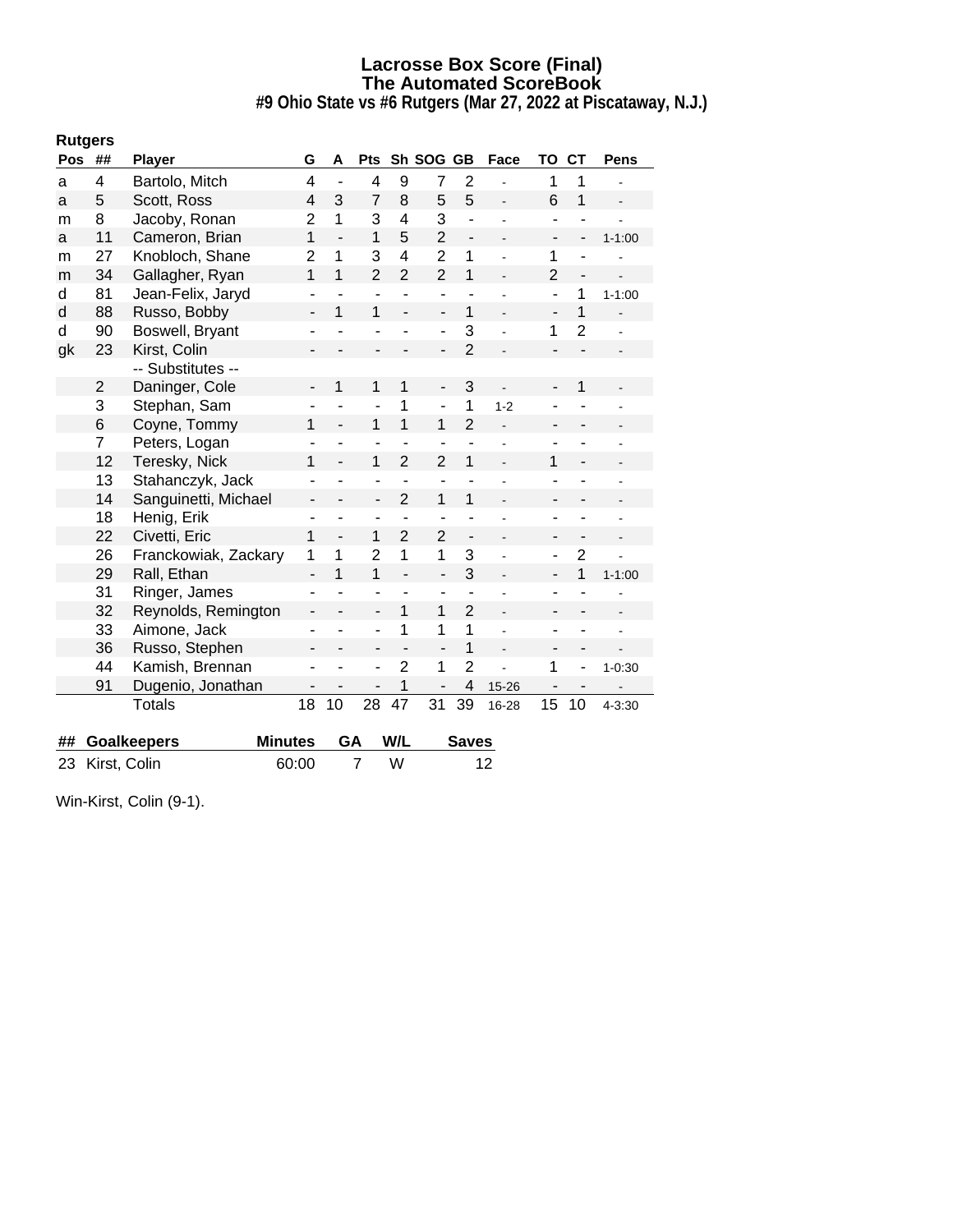**#9 Ohio State vs #6 Rutgers (Mar 27, 2022 at Piscataway, N.J.)**

|     | <b>Ohio State</b> |                    |                          |                |                          |                          |                          |                          |                |                          |                |            |
|-----|-------------------|--------------------|--------------------------|----------------|--------------------------|--------------------------|--------------------------|--------------------------|----------------|--------------------------|----------------|------------|
| Pos | ##                | <b>Player</b>      | G                        | Α              | <b>Pts</b>               |                          | Sh SOG GB                |                          | Face           | ΤО                       | <b>CT</b>      | Pens       |
| g   | 1                 | Wahlund, Skylar    | $\overline{\phantom{a}}$ | $\blacksquare$ |                          |                          |                          | 1                        |                | 1                        |                |            |
| a   | $\overline{2}$    | Myers, Jack        | -                        | $\overline{2}$ | $\overline{2}$           | $\overline{2}$           | -                        |                          |                | 3                        |                | $2 - 1:30$ |
| а   | 4                 | Smith, Colby       | $\overline{2}$           | $\mathbf 1$    | 3                        | $\overline{7}$           | 5                        | $\mathbf 1$              |                | $\blacksquare$           |                |            |
| m   | 6                 | White, Scott       | $\overline{2}$           | $\overline{a}$ | $\overline{2}$           | 5                        | 3                        | $\overline{a}$           |                | $\overline{2}$           |                |            |
| a   | 16                | Knox, Jason        | L,                       |                | ÷,                       | $\overline{a}$           | L,                       |                          |                |                          |                |            |
| m   | 22                | Wiseman, Johnny    | $\overline{a}$           |                | $\overline{\phantom{a}}$ | 1                        | $\mathbf{1}$             | L.                       |                |                          |                |            |
| m   | 29                | Reid, Jackson      | 1                        | $\overline{a}$ | 1                        | $\overline{4}$           | $\overline{2}$           | ÷,                       |                | 1                        | $\overline{a}$ |            |
| d   | 42                | Gallagher, Tyler   | $\overline{\phantom{0}}$ |                | ÷,                       |                          | $\overline{\phantom{0}}$ | $\overline{2}$           |                |                          |                |            |
| d   | 44                | Van Buren, Bobby   | -                        |                | ۰                        | ÷                        | ÷                        | 3                        |                |                          | 1              |            |
| d   | 52                | Snyder, Jacob      |                          |                |                          |                          |                          |                          |                |                          |                |            |
|     |                   | -- Substitutes --  |                          |                |                          |                          |                          |                          |                |                          |                |            |
|     | 3                 | Allen, Ari         | 1                        |                | 1                        | 3                        | $\overline{2}$           | 1                        |                |                          |                |            |
|     | 5                 | Sandburg, Mitchell |                          |                |                          | 1                        | ÷                        | ÷,                       |                |                          |                |            |
|     | 8                 | Cmiel, Connor      | -                        |                | ۰                        |                          | -                        | 3                        |                | 2                        | -              |            |
|     | 10                | Shean, Ed          | ÷,                       | L              | $\overline{a}$           | 1                        | 1                        | 1                        |                | 1                        | $\overline{a}$ |            |
|     | 11                | Zupicich, Stephen  |                          |                |                          |                          | $\overline{a}$           | $\overline{2}$           |                | $\overline{a}$           | $\overline{2}$ | $1 - 1:00$ |
|     | 15                | Raney, Carson      |                          |                |                          | ٠                        | ٠                        | $\overline{a}$           |                | ۰                        |                |            |
|     | 18                | DiCicco, Trent     | 1                        |                | 1                        | 3                        | 3                        | $\overline{4}$           |                |                          |                |            |
|     | 20                | Blanchard, Drew    | ÷,                       | L              | ÷                        |                          | ÷,                       | 5                        | $12 - 23$      | $\overline{2}$           | -              |            |
|     | 23                | Bowen, Dante       | -                        | -              | $\overline{\phantom{0}}$ | $\overline{a}$           | $\overline{\phantom{a}}$ | $\overline{1}$           |                | ÷,                       |                |            |
|     | 24                | Mitchell, Connor   |                          |                |                          |                          | ٠                        |                          |                | 1                        | $\overline{a}$ |            |
|     | 25                | Pehlke, Mitchell   | -                        |                | -                        | ÷,                       | $\overline{\phantom{0}}$ | 1                        | $\overline{a}$ | $\overline{2}$           |                |            |
|     | 30                | Inacio, Justin     | -                        |                |                          | ÷                        | ۰                        |                          | $0 - 5$        |                          | ÷              | $1 - 0:30$ |
|     | 33                | Hendricks, TJ      | -                        |                | -                        | $\overline{\phantom{0}}$ | -                        | $\overline{\phantom{0}}$ |                | $\overline{\phantom{0}}$ |                | $1 - 0:30$ |
|     | 34                | Gurr, James        | -                        |                | ۰                        | 4                        | $\overline{2}$           | $\overline{a}$           |                |                          |                |            |
|     | 38                | Langermeier, Greg  | $\overline{\phantom{0}}$ |                |                          |                          | $\overline{a}$           | $\overline{2}$           |                | $\overline{\phantom{0}}$ | 1              |            |
|     | 40                | Hilleary, Carter   | ۳                        |                |                          |                          | ä,                       |                          |                |                          |                |            |
|     | 43                | Walsh, George      | $\overline{\phantom{0}}$ |                |                          |                          |                          |                          |                |                          |                |            |
|     | 50                | Riss, Evan         |                          | ٠              | ٠                        |                          | ۰                        |                          |                |                          | ۰              |            |
|     |                   | <b>Totals</b>      | $\overline{7}$           | $\overline{3}$ | 10                       | 31                       | 19                       | 28                       | 12-28          | 17                       | 4              | $5 - 3:30$ |
|     |                   |                    |                          |                |                          |                          |                          |                          |                |                          |                |            |
| ##  |                   | <b>Goalkeepers</b> | <b>Minutes</b>           | GA             |                          | W/L                      |                          | <b>Saves</b>             |                |                          |                |            |

1 Wahlund, Skylar 60:00 18 L 13

Loss-Wahlund, Skylar (2-1).